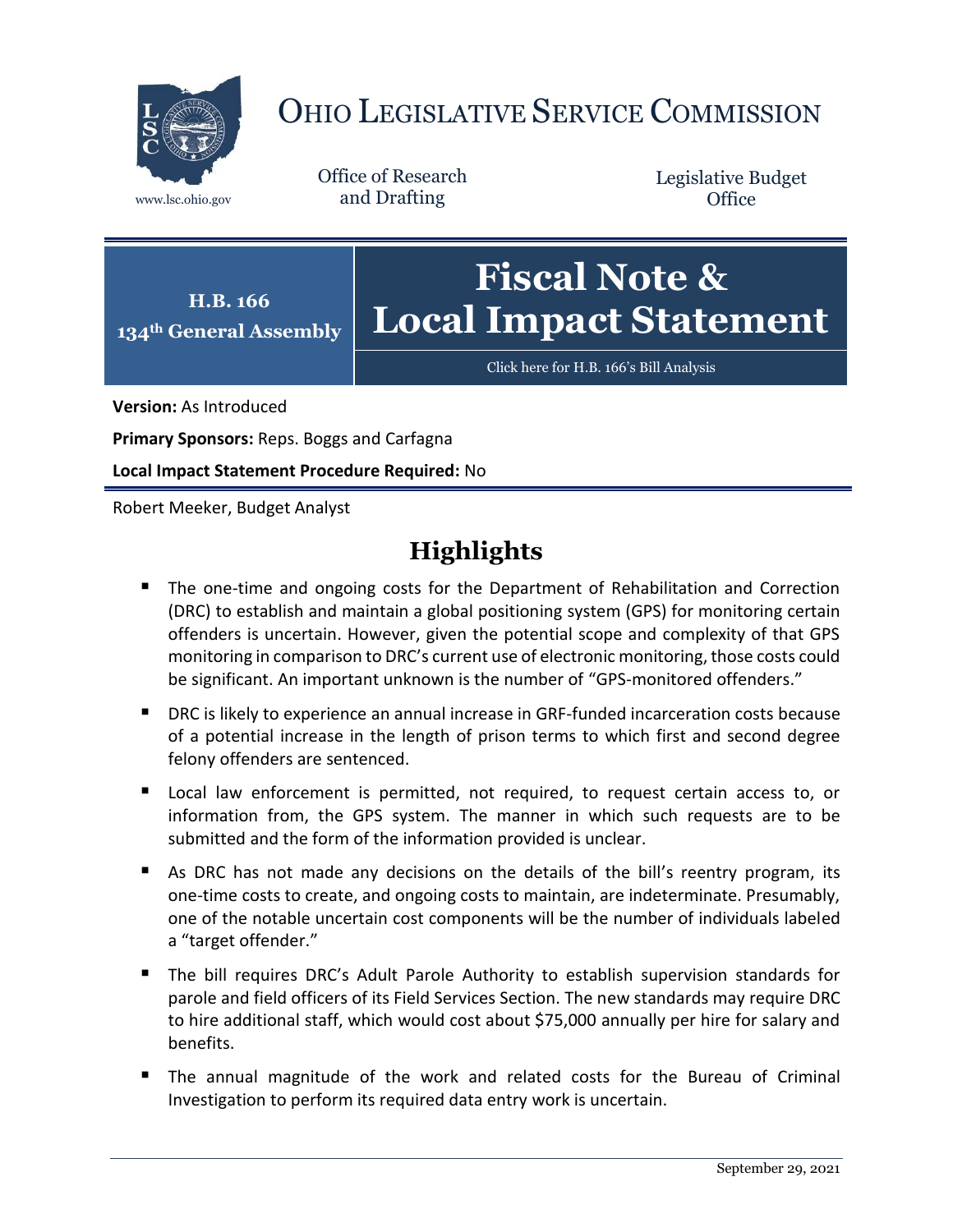- The annual cost for the Department of Public Safety to incorporate the additional information required by the bill into the Law Enforcement Automated Data System (LEADS) is likely to be minimal, at most, as the existing LEADS/National Crime Information Center (NCIC) Supervised Release File would likely be utilized for that purpose.
- Hearings held by the sentencing courts following the reversal of a conviction in the appellate court will increase operating expenditures for the courts, prosecutors, and possibly public defenders related to increased workload and additional administrative responsibilities.
- It appears that the State Criminal Sentencing Commission, which is affiliated with the Supreme Court of Ohio, can utilize existing staff and appropriated funding to absorb any costs associated with establishing the Offender Supervision Study Committee and performing a biennial study and report on the impact of the Reagan Tokes Law.

## **Detailed Analysis**

## **Global positioning system monitoring changes**

The bill makes various changes to the law governing global positioning system (GPS) monitoring of offenders released from prison. Most notably, those changes include: (1) real-time or active GPS access to information about a GPS-monitored offender's location, and (2) the inclusion of specified information regarding GPS-monitored offenders in the Law Enforcement Automated Data System (LEADS).

#### **Real-time and active GPS access to an offender's location**

The bill requires the Department of Rehabilitation and Correction (DRC) to establish system requirements for GPS monitoring of offenders by DRC and third-party administrators and that contracts entered into by DRC for GPS monitoring services specify that the GPS used include a crime scene correlation program with continuous monitoring. The bill's GPS provisions apply to an offender who, on or after the effective date of the bill, is released from confinement in a state correctional institution, or placed on transitional control, with conditions that include GPS, or is placed under post-release control that includes GPS as a condition. The number of these offenders, defined as "GPS-monitored offenders," is uncertain.

It appears that DRC's Adult Parole Authority (APA) is supervising over 3,000 offenders daily for whom electronic monitoring (EM) is required. It is LBO's understanding that the APA does not currently utilize either active or passive GPS tracking devices except through contracts with halfway houses utilizing third-party vendors and that GPS tracking is more expensive than EM. This presumably means that DRC will need to establish and maintain a new offender tracking system. As the scope and complexity of this system have yet to be determined, DRC's one-time costs to establish, and ongoing annual costs to maintain, such a system are uncertain. It is unclear to LBO as to whether the bill will have any effect on DRC's current methods of offender monitoring.

The bill also requires DRC, third-party administrators, and secondary entities performing the actual monitoring under a contract with an administrator to provide local law enforcement personnel upon request either real-time access to information related to an offender's current and prior (if available) locations, as well as recent criminal activity that is possibly related to the offender's location, or provide such information. It is unclear to LBO as to whether the bill's intent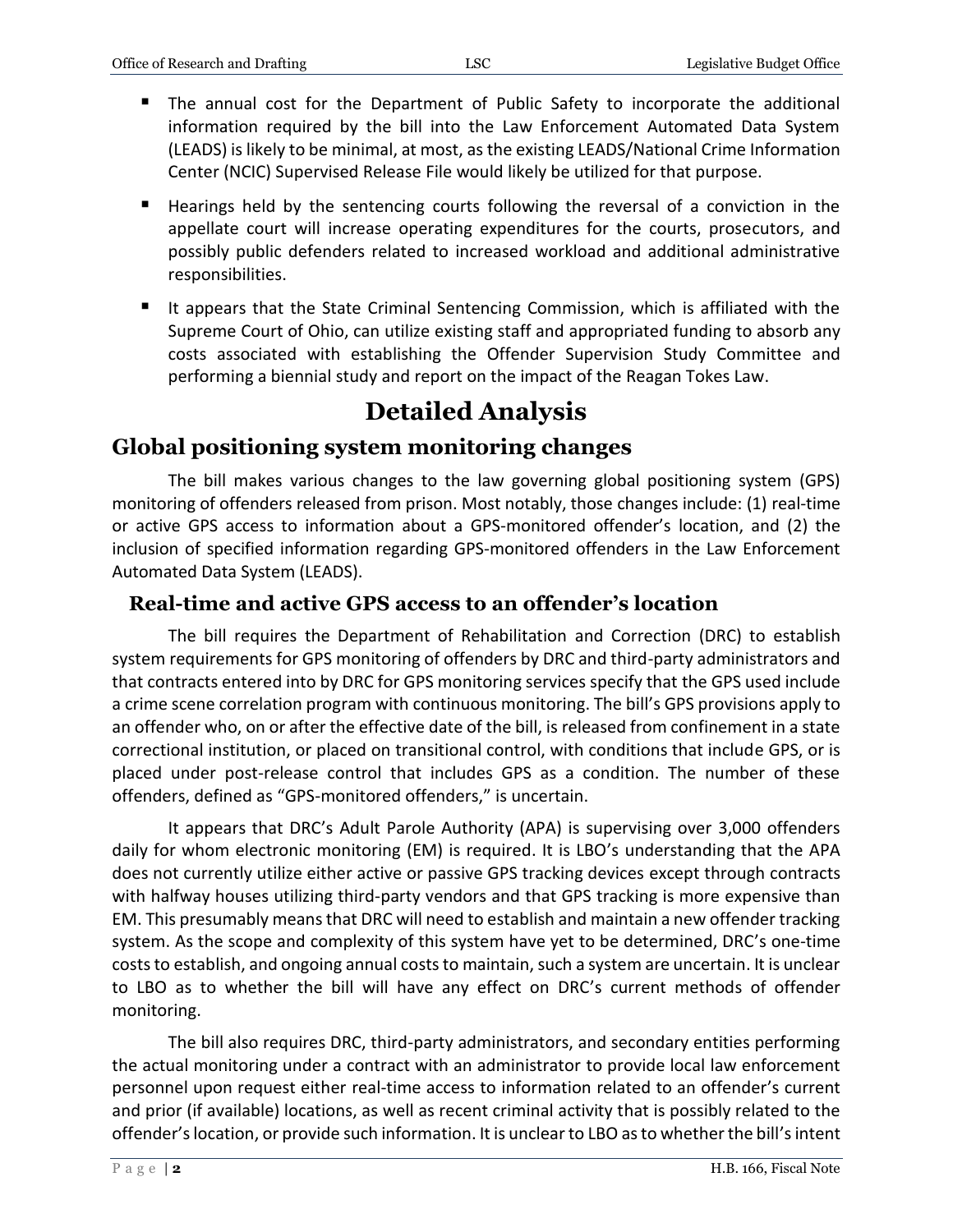is to allow local law enforcement actual real-time entry into the system, or to request specified information be provided, or possibly both. The manner in which such requests are to be submitted and the form of the information provided is unclear.

#### **GPS-monitored offenders' information included in LEADS**

The bill requires DRC, not later than 12 months after the bill's effective date, to adopt procedures for DRC or third-party administrators to use to provide specified information pertaining to GPS-monitored offenders to the Bureau of Criminal Investigation (BCI). Upon receipt of the information, BCI is immediately required to enter the information into LEADS. The Superintendent of the Ohio State Highway Patrol is required to ensure that LEADS is so configured as to permit the entry into, and the transmission through, the system of that information.

The annual magnitude of the work and related costs for BCI to perform its required data entry work is uncertain. LBO understands that BCI does not currently serve as data entry personnel for LEADS. A notable uncertainty is the number of GPS-monitored offenders for whom data will need to be entered.

The cost for the Department of Public Safety to incorporate the additional information required by the bill into LEADS is likely to be minimal, at most, as the existing LEADS/National Crime Information Center (NCIC) Supervised Release File would likely be utilized for that purpose. The LEADS/NCIC Supervised Release File, which currently includes records on individuals under specific restrictions during their probation, parole, supervised release sentence, or pretrial sentencing, already includes much of the information that the bill requires to be entered into LEADS with the monitoring parameters and restrictions added into the "Miscellaneous Information" field within that file. Currently, any local, state, or federal supervision officers may enter records into the LEADS/NCIC Supervised Release File for those individuals.

#### **DRC study of GPS-related issues**

Under current law, DRC is required to conduct a GPS-related study considering specified factors, regarding the feasibility of contracting with a third-party administrator for GPS monitoring that would include a crime scene correlation program that could interface by link with a statewide database for GPS-monitored offenders, as well as analyze the use of GPS monitoring as a supervision tool. The bill modifies this provision by instead requiring DRC to analyze only the use of GPS monitoring as a supervision tool and moves the deadline for completion from June 30, 2019 to December 31, 2022. Under current law, unchanged by the bill, DRC must submit copies to the Senate President and Minority Leader, the Speaker of the House of Representatives and Minority Leader, and the Governor. This provision may create a one-time savings effect, as it reduces the amount of work that DRC otherwise may have been required to perform.

#### **DRC reentry program**

The bill modifies the law regarding the supervision of felony offenders released from prison by requiring APA to establish a reentry program for offenders who are not accepted for residence in a halfway house or similar facility (referred to as a "target offender"). As DRC has not made any decisions on details of this reentry program, its one-time costs to create, and ongoing costs to maintain, are indeterminate. Presumably, one of the notable uncertain cost components will be the number of individuals labeled a "target offender."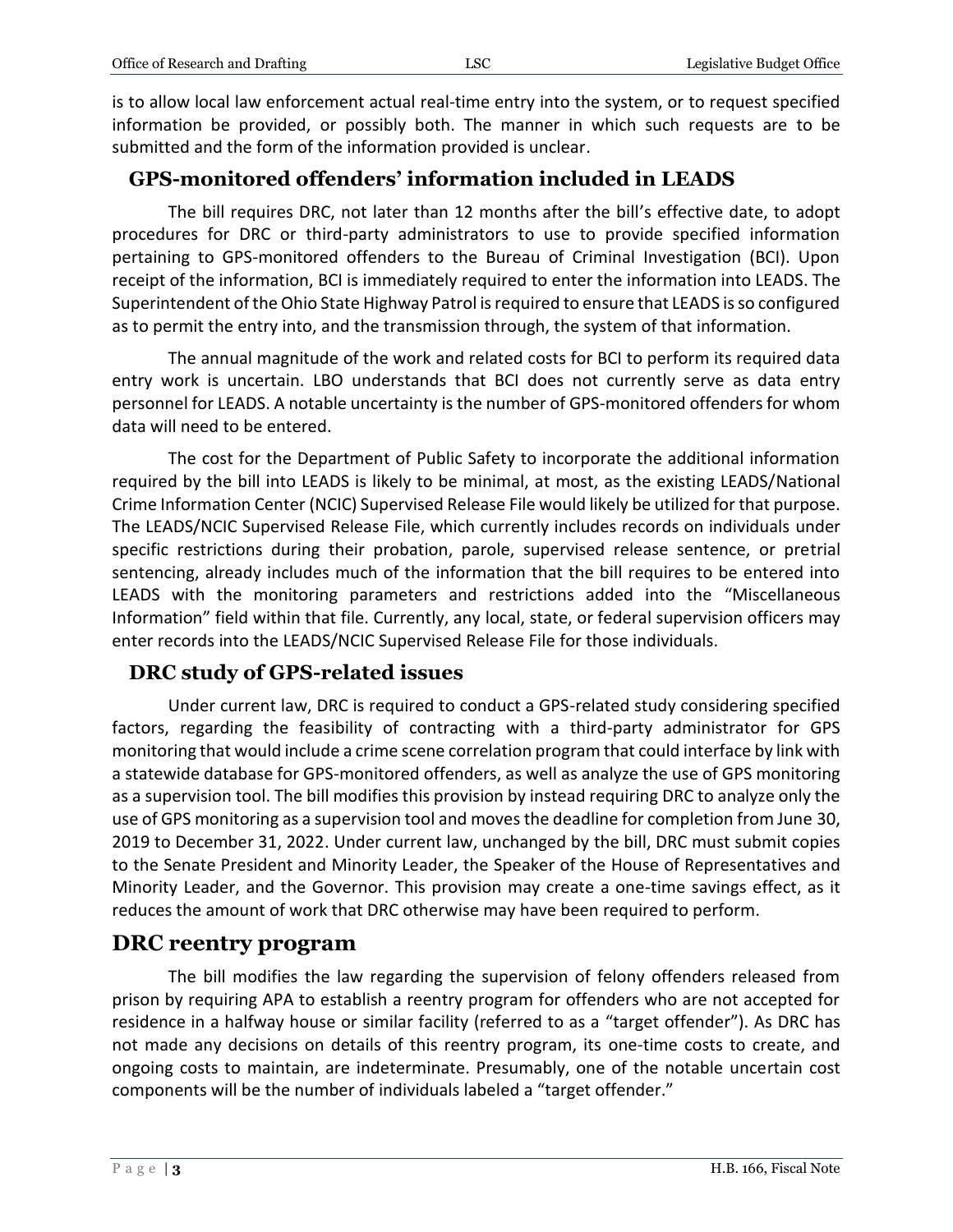### **APA parole and field officer caseloads and workloads**

The bill requires the APA, not later than one year after the bill's effective date, to establish supervision standards for parole and field officers of its Field Services Section. The standards are required to include a specification of a "caseload" and a "workload" for parole and field officers. The caseload and workload specified in the standards are required to comport with industry standards set forth by the American Probation and Parole Association. Not later than two years after establishing the standards, DRC is required to ensure that the Field Services Section has enough parole and field officers to comply with the standards and that the officers have been trained to the extent required to comply with the standards.

Depending on what is contained in these new standards, DRC may be required to hire additional staff for the Field Services Section. The number of additional personnel, if any, is uncertain, but each new hire would cost the Department about \$75,000 annually for salary and benefits. As of the end of August 2021, the APA reports that it had 507 active officers (defined as those assigned with a workload) with a total workload of 28,369 offenders under supervision.

## **Ohio Criminal Sentencing Commission**

According to staff of the Ohio Criminal Sentencing Commission, the work and related annual operating costs of its expanded duties under the bill can be absorbed utilizing existing staff and appropriated resources. <sup>1</sup> Those expanded duties, as described below, include:

- **Appointing an Offender Supervision Study Committee;**
- **Studying the impact of the Reagan Tokes Law and reporting the results and** recommendations to the General Assembly and Governor on December 31 of every evennumbered year, beginning December 31, 2022; and
- **Designating the Commission a criminal justice agency authorized to access computerized** and other databases administered by state and local agencies for the administration of criminal justice.

#### **Offender Supervision Study Committee**

The bill requires the Ohio Supreme Court's State Criminal Sentencing Commission to appoint a 13-member Offender Supervision Study Committee to study and review all issues related to the supervision of offenders. It appears that the Commission, an affiliated office of the Supreme Court of Ohio, can absorb any associated costs utilizing existing staff and appropriated funding.

The members of the Committee serve without compensation, but will be reimbursed for their actual and necessary expenses. The Commission is permitted to appoint persons who are

 $\overline{a}$ 

 $1$  The Ohio Criminal Sentencing Commission is an affiliated office of the Supreme Court of Ohio that, among other things, studies Ohio's criminal laws, sentencing patterns, and juvenile offender dispositions, and recommends comprehensive plans to the General Assembly that encourage public safety, proportionality, uniformity, certainty, judicial discretion, deterrence, fairness, simplification, additional sentencing options, victims' rights, and other reasonable goals.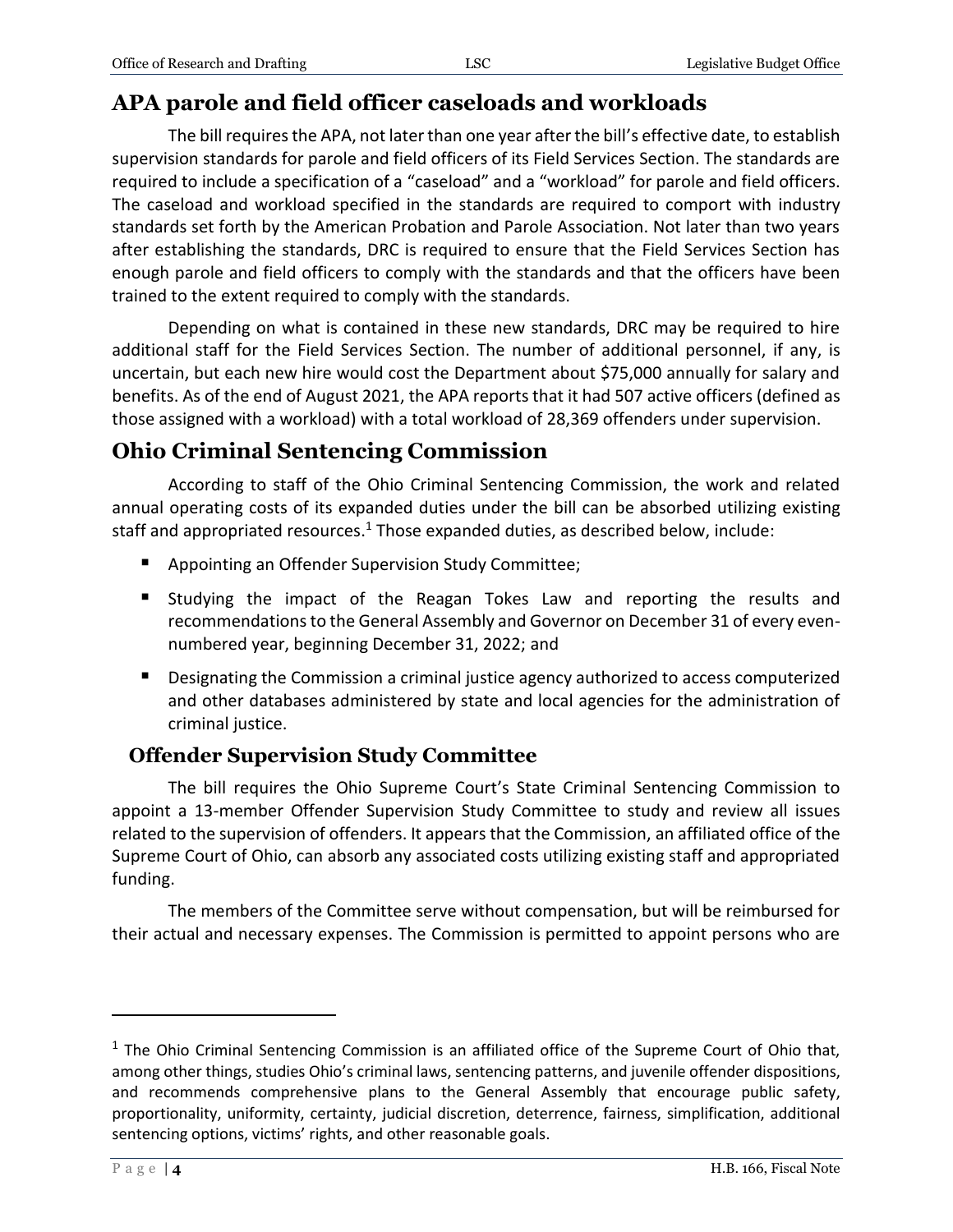experts in issues related to the supervision of offenders to assist the Committee in the performance of its duties.

### **Indefinite sentencing**

The bill modifies the laws regarding indefinite sentencing enacted by S.B. 201 of the 132<sup>nd</sup> General Assembly to clarify the application of indefinite sentencing by trial courts and the implementation of resulting sanctioning by DRC. These modifications are described in more detail below, along with their likely or possible fiscal effects.

- **Maximum term definition**. The bill defines the maximum term as an additional term that is 50% of the minimum prison term imposed on an offender, rather than as the length of the total term including both the underlying minimum and required maximum portions of a sentence. The resulting minimum and maximum portions of the indefinite prison term are unchanged from current law.
- **Maximum term calculations**. For calculating the maximum term, the bill defines the most serious felony being sentenced as the offense carrying the highest degree rather than the longest minimum term as under current law. For cases in which the highest level felony also has the longest minimum term, there would be no change. However, in cases in which the highest level felony does not correspond to the longest minimum term, the resulting maximum term would be shorter than under current law.
- **Consecutive prison terms**. For prison terms to be served consecutively, the bill requires the minimum portion of each nonlife indefinite prison term to be aggregated and treated as one minimum portion and requires each maximum portion to be aggregated and treated as one maximum term to be served after the aggregated minimum. The likely outcome is to extend the maximum term compared to current law.
- **Rebuttal of presumption of release**. The bill requires DRC to rebut the presumption of release at least once during each portion of a maximum term when those terms were aggregated. This could result in additional administrative hearings for DRC.
- **Resentencing**. The bill eliminates the authority of the appellate court to increase, reduce, or otherwise modify a felony sentence. If a conviction is reversed by the appellate court, the bill requires the court to remand the case for resentencing. This could create some number of additional sentencing hearings in the courts of common pleas.
- **Judicial release**. The bill excludes any person serving a nonlife indefinite prison term from eligibility for judicial release. The potential outcome is to extend the lengths of stay for certain offenders than otherwise may have been the case under current law.

These provisions generally will lead to longer prison terms than under current law for an unknown number of offenders. The bill will likely create some degree of a stacking effect, in which certain offenders who otherwise would have been released sooner under current law will be held for a longer period in accordance with the calculation requirements for the term of imprisonment, rebuttal requirements, and judicial release exclusion.

As of July 2021, the prison population managed by DRC totaled 42,963. The size of any prison population increase because of the bill is indeterminate. This is in large part due to the criminal justice system's ongoing adjustments to the felony sentencing law changes that became